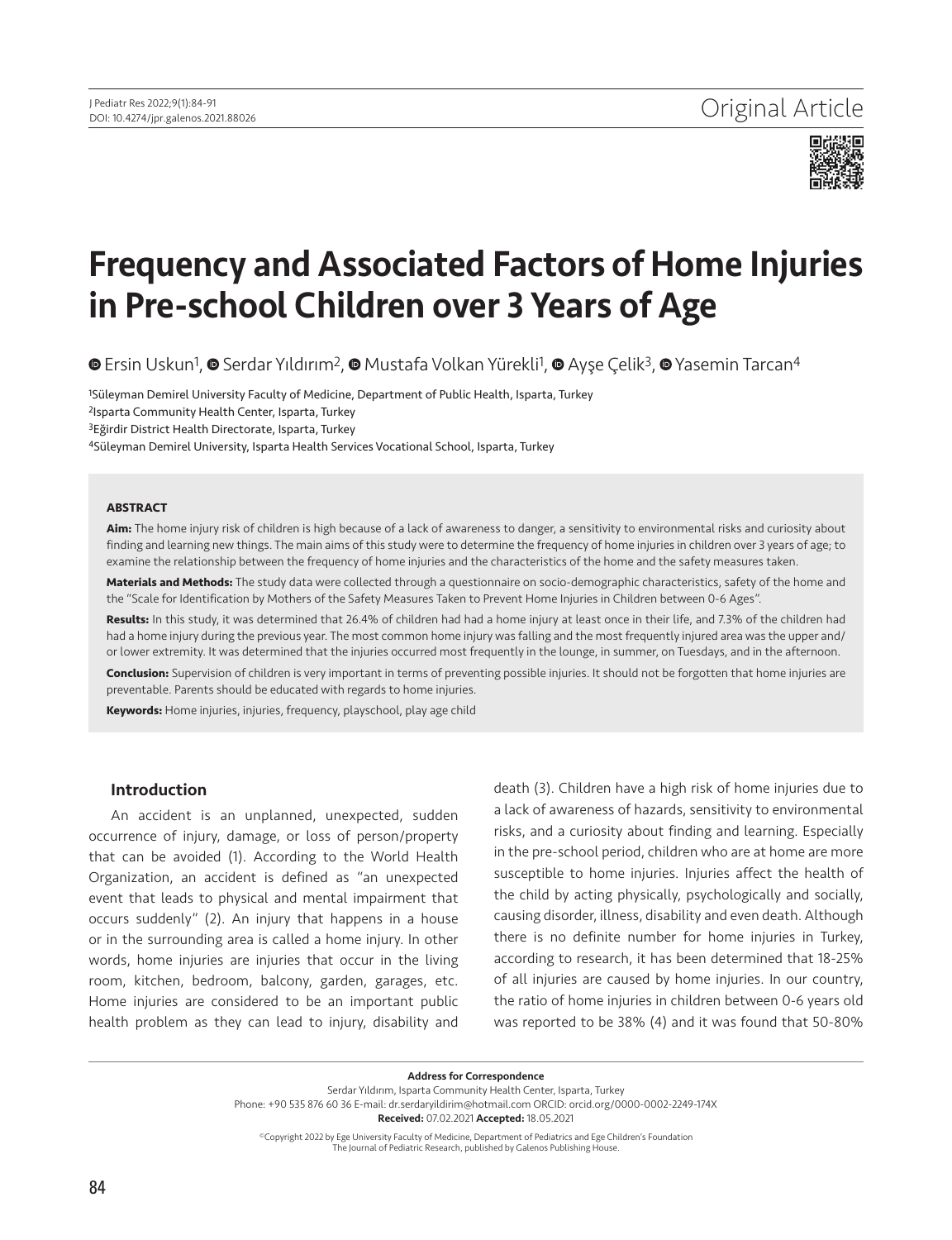of falling events in the same age group resulted in death (5). Injuries which are the result of misbehaviour or negligence are preventable by precautionary measures.

The purpose of this study was to determine the frequency of home injuries seen in children over 3 years of age who were attending kindergartens attached to the Directorate of National Education located in a provincial centre and to investigate the home-related characteristics of these injuries and any relationships between parental safety measures and home injuries.

### Materials and Methods

This cross-sectional study was conducted at a provincial centre in the Mediterranean Region. The study sample included children over 3 years of age who were attending all kindergartens attached to the Directorate of National Education in the province centre (n=1,399). It was planned to reach the entire universe without sampling but only 1,240 children were included due to reasons such as absenteeism, not knowing Turkish, not accepting the questionnaire, etc. (88.6%). Data were collected by means of a questionnaire on the socio-demographic characteristics of children and the safety of the house in terms of home injuries, "The Scale for 0-6 age group of children in order to detect Security Measures Against Homicide" and by face-to-face interviews with their mothers. Çınar and Görak (6) developed a scale in order to recognize the measures to be taken by the mothers of children between the ages of 0-6 years for the protection of their children against home injuries. This scale is Likerttype 5 and includes a total of 40 items among which 34 were positive and 6 were negative. In this scale, answers are given in the form of always, often, sometimes, rarely or never. Among the responses to positive statements; always was assessed as 5 points, often as 4 points, sometimes as 3 points, rarely as 2 points and never as 1 point. Among the responses to negative statements; always was assessed as 5 points, often as 4 points, sometimes as 3 points, rarely as 2 points and never as 1 point. Scores were calculated by adding the points from each item of the scale. The lowest score that can be obtained from the scale is 40, and the highest score is 200. A high score indicates that the mothers displayed positive behaviour in taking security measures against home injuries. The Cronbach's alpha coefficient was reported to be 0.82, and was calculated to be 0.87 in this study.

All accidents, injuries and characteristics were classified using the International Classification of Diseases-10 diagnostic code system (7).

A 20-item checklist which identifies security measures to be taken at home was prepared and the number of security measures implemented/identified at home was determined. The minimum number of security measures that can be taken is 0, and the highest number of security measures is 20.

The dependent variable of research was the condition of child who had had a home injury in the past year; and independent variables were; age, gender, having a chronic illness, the presence of a person in need of special care at home, income status, mother's age, mother's educational status, mother's occupation, father's age, father's educational status, father's occupation, type of house, type of home heating system and the security measure scale points. Data were evaluated using descriptive statistics, t-test and chi-square analysis via the SPSS version 15.0 package program.

In univariate analysis, variables that were significantly related to home-related injuries (having chronic illness, low income, number of home-based measures) and the safety measure diagnostic score (not significant) were included in the logistic regression model. The analysis was performed by the backward-LR method. The model fit was assessed by the Hosmer-Lemeshow test and as the test result was p>0.05 (p=0.672), it was determined that the model had a high predictive value.

Required permissions for the study was obtained from the Ethics Committee of the Süleyman Demirel University Faculty of Medicine (Decision no: 200).

#### Results

In our study group, 50.4% were male, the average age was 55.8±9.0 months (Table I). 92.1% of the children's families were nuclear families and 8.2% of children's families had low income. The mean age of the children's parents was 33.1±5.0 years (mothers) and 36.3±5.4 years (fathers). 51.0% of the parents and 60.0% of the fathers had graduated from university. 40.7% of the parents and 1.7% of the fathers were not working. 81.5% of the houses in which the children live were apartments (Table II). 26.4% of the children had had a home injury at some point in their life and 7.3% of them had a home injury within the previous year. Within the previous year, the two most common types of home injuries resulted from falling from rest/armchair/furniture/tree (25.3%) or collision with objects (19.2%). The most commonly injured area of the body was the upper and/or lower extremity (53.5%). The most common cause of injury was household items/blunt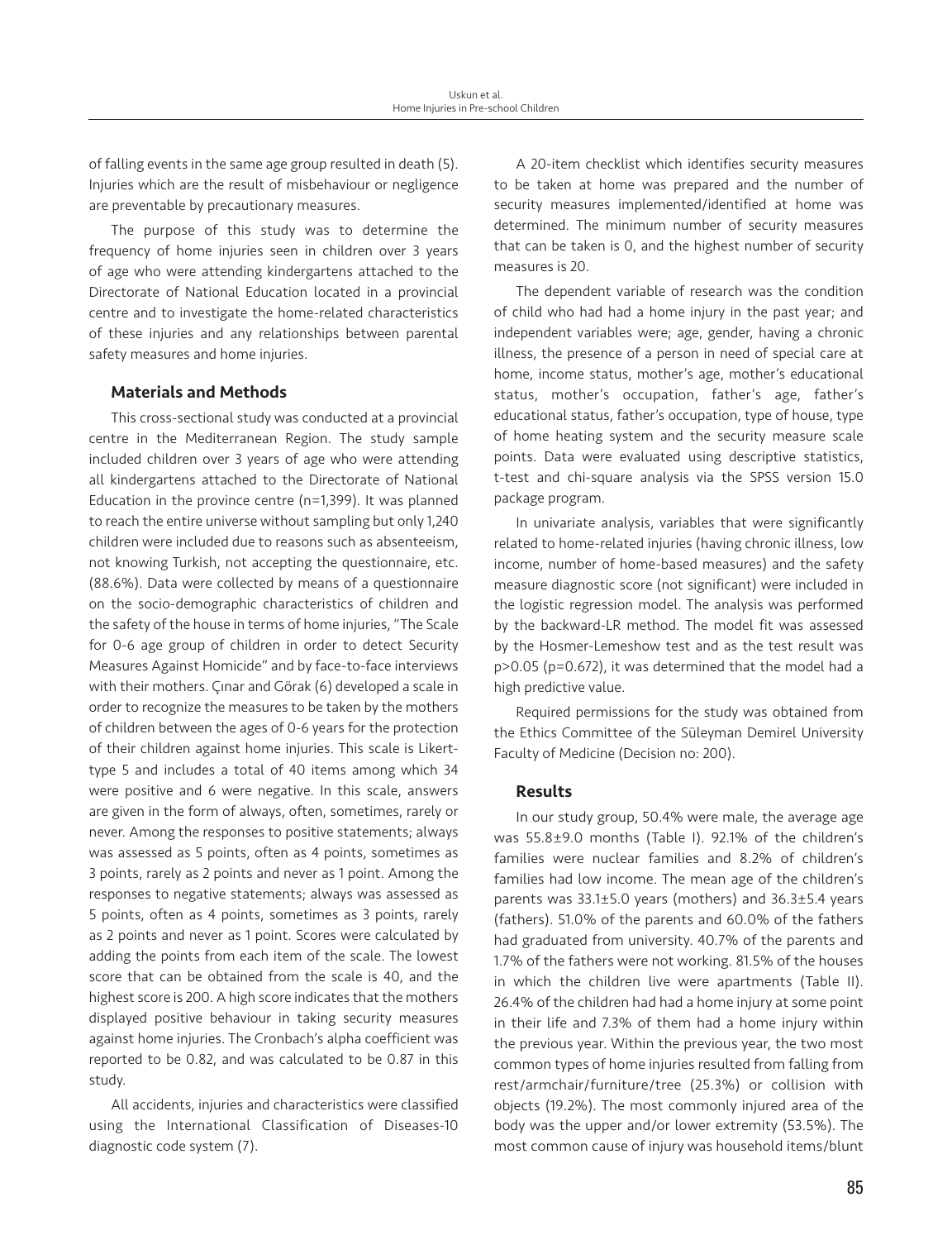| Table I. The descriptive characteristics of the research group and their distribution according to home injury status<br><b>Characteristics</b> |                           |                       | p-value             |       |
|-------------------------------------------------------------------------------------------------------------------------------------------------|---------------------------|-----------------------|---------------------|-------|
|                                                                                                                                                 | <b>Total</b> <sup>a</sup> | Home injury occurance |                     |       |
|                                                                                                                                                 |                           | <b>Positive</b>       | <b>Negative</b>     |       |
| Age of children [Mean (±SD)]                                                                                                                    | 55.8 $(\pm 9.0)$          | $54.7 (\pm 10.3)$     | $55.9 \ (\pm 8.9)$  | 0.003 |
| Gender [n (%)]                                                                                                                                  |                           |                       |                     |       |
| Male                                                                                                                                            | 615(49.6)                 | 48 (7.8)              | 567 (92.2)          | 0.462 |
| Female                                                                                                                                          | 625 (50.4)                | 42(6.7)               | 583 (93.3)          |       |
| Number of siblings [Mean (±SD)]                                                                                                                 | $0.9$ ( $\pm 0.8$ )       | $1.0$ ( $\pm$ 0.8)    | $0.9$ ( $\pm 0.7$ ) | 0.502 |
| In which order [n (%)]                                                                                                                          |                           |                       |                     |       |
| First-single                                                                                                                                    | 833                       | 43(6.8)               | 590 (93.2)          | 0.429 |
| Middle                                                                                                                                          | 73                        | 8(11.0)               | 65 (89.0)           |       |
| Last                                                                                                                                            | 534                       | 39(7.3)               | 495 (92.7)          |       |
| Chronic disease [n (%)]                                                                                                                         |                           |                       |                     |       |
| Yes                                                                                                                                             | 64(5.2)                   | 10(15.6)              | 54 (84.4)           | 0.021 |
| No                                                                                                                                              | 1176 (94.8)               | 80(6.8)               | 1096 (93.2)         |       |
| Total [n (%)]                                                                                                                                   | 1240 (100.0)              | 90 (7.3)              | 1150 (92.7)         |       |
| SD: Standard deviation                                                                                                                          |                           |                       |                     |       |

SD: Standard deviation a The percentages given in the total column are column percentage; others are row percentage

| Table II. The characteristics of the research group about family and house and their distribution according to home injury status |                           |                       |                  |         |
|-----------------------------------------------------------------------------------------------------------------------------------|---------------------------|-----------------------|------------------|---------|
|                                                                                                                                   | <b>Total</b> <sup>a</sup> | Home injury occurance |                  |         |
| <b>Characteristics</b>                                                                                                            |                           | <b>Positive</b>       | <b>Negative</b>  | p-value |
| Family type [n (%)]                                                                                                               |                           |                       |                  |         |
| <b>Nucleus</b>                                                                                                                    | 1142 (92.1)               | 84 (7.4)              | 1058 (92.6)      | 0.215   |
| Extended family                                                                                                                   | 66(5.3)                   | 2(3.0)                | 64 (97.0)        |         |
| Single parent                                                                                                                     | 32(2.6)                   | 4(12.5)               | 28 (87.5)        |         |
| Number of people living at home [Mean (±SD)]                                                                                      | $3.9 \ (\pm 0.9)$         | $4.0 (\pm 0.9)$       | $3.9 (\pm 0.8)$  | 0.612   |
| People who needs special care at home                                                                                             |                           |                       |                  | 0.657   |
| Yes                                                                                                                               | 21(1.7)                   | 1(4.8)                | 20 (95.2)        |         |
| <b>No</b>                                                                                                                         | 1219 (98.3)               | 89(7.3)               | 1130 (92.7)      |         |
| Income level of the family                                                                                                        |                           |                       |                  |         |
| Poor                                                                                                                              | 17(1.4)                   | 1(5.9)                | 16(94.1)         | 0.826   |
| Middle and upper                                                                                                                  | 1223 (98.6)               | 89(7.3)               | 1134 (92.7)      |         |
| The income-expense balance of the family                                                                                          |                           |                       |                  |         |
| Income equal to expense or income more than expanse                                                                               | 1138 (91.8)               | 75 (6.6)              | 1063 (93.4)      | 0.002   |
| Income less than expense                                                                                                          | 102(8.2)                  | 15(14.7)              | 87 (85.3)        |         |
| Mother's age [Mean (±SD)]                                                                                                         | $33.1 (\pm 5.0)$          | $32.8 (\pm 4.6)$      | $33.1 (\pm 5.0)$ | 0.580   |
| Educational status of mother [n (%)]                                                                                              |                           |                       |                  |         |
| High school and lower                                                                                                             | 608 (49.0)                | 49(8.1)               | 559 (91.9)       | 0.286   |
| University and higher                                                                                                             | 632 (51.0)                | 41(6.6)               | 591 (93.4)       |         |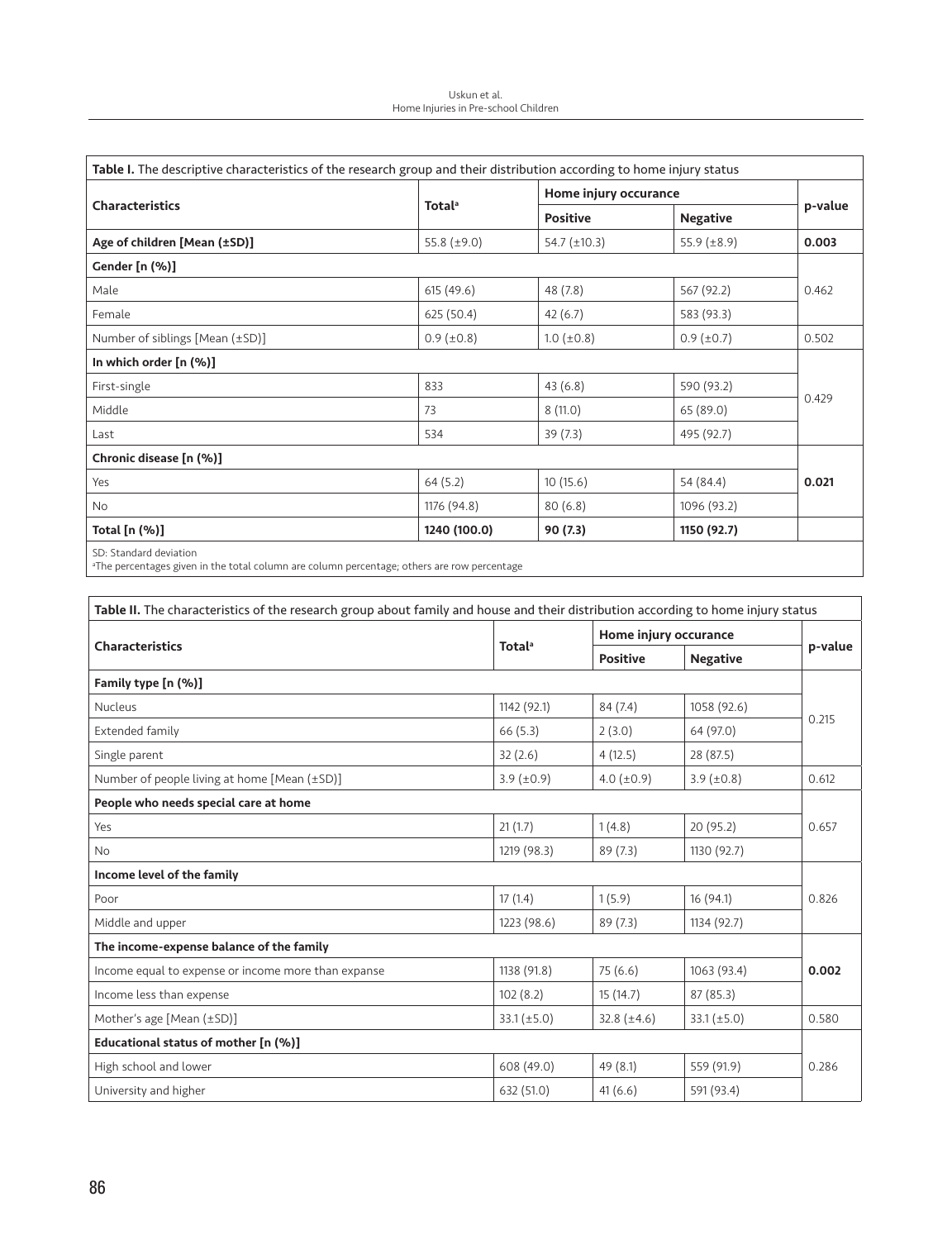| <b>Table II. Continued</b>                                                                                                        |                           |                       |                      |         |
|-----------------------------------------------------------------------------------------------------------------------------------|---------------------------|-----------------------|----------------------|---------|
|                                                                                                                                   | <b>Total</b> <sup>a</sup> | Home injury occurance |                      |         |
| <b>Characteristics</b>                                                                                                            |                           | <b>Positive</b>       | <b>Negative</b>      | p-value |
| The working condition of the mother [n (%)]                                                                                       |                           |                       |                      |         |
| Not working                                                                                                                       | 505 (40.7)                | 42(8.3)               | 463 (91.7)           | 0.234   |
| Working                                                                                                                           | 735 (59.3)                | 48(6.5)               | 687 (93.5)           |         |
| Father's age [Mean (±SD)]                                                                                                         | $36.3 (\pm 5.4)$          | $36.3 (\pm 4.5)$      | $36.3 (\pm 5.4)$     | 0.952   |
| Educational status of father [n (%)]                                                                                              |                           |                       |                      |         |
| High school and lower                                                                                                             | 496 (34.0)                | 39 (7.9)              | 457 (92.1)           | 0.503   |
| University and higher                                                                                                             | 744 (66.0)                | 51(6.9)               | 693 (93.1)           |         |
| The working condition of the father [n (%)]                                                                                       |                           |                       |                      | 0.882   |
| Not working                                                                                                                       | 16(1.7)                   | 1(6.2)                | 15(93.8)             |         |
| Working                                                                                                                           | 1219 (98.3)               | 88(7.2)               | 1131 (92.8)          |         |
| Type of house [n (%)]                                                                                                             |                           |                       |                      |         |
| Apartment                                                                                                                         | 1010 (81.5)               | 73 (7.2)              | 937 (92.8)           | 0.931   |
| Single house                                                                                                                      | 230 (18.5)                | 17(7.4)               | 213 (92.6)           |         |
| Type of house heating [n (%)]                                                                                                     |                           |                       |                      |         |
| Heater                                                                                                                            | 1139 (91.9)               | 81(7.1)               | 1058 (92.9)          | 0.504   |
| Stove                                                                                                                             | 101(8.1)                  | 9(8.9)                | 92 (91.1)            |         |
| Number of security measures taken at home [Mean (±SD)]                                                                            | $15.9 \ (\pm 2.6)$        | $15.2 (\pm 2.6)$      | $16.0 (\pm 2.6)$     | 0.018   |
| Security measure diagnostic score [Mean (±SD)]                                                                                    | $174.5 \ (\pm 15.2)$      | $171.4 \ (\pm 16.7)$  | $174.8 \ (\pm 15.1)$ | 0.040   |
| Total [n (%)]                                                                                                                     | 1240 (100.0)              | 90 (7.3)              | 1150 (92.7)          |         |
| SD: Standard deviation<br><sup>a</sup> The percentages given in the Total column are column percentage; others are row percentage |                           |                       |                      |         |

objects (68.7%). 63.6% of the children were treated in a health facility after their injury and 3.0% had permanent damage (Table III). The injuries mostly happened in the living room (25.3%). The injuries most frequently occurred in June-July-August (38.4%), on Tuesdays (19.2%) and in the afternoon (47.5%) (Table IV). The mean score of the security measures of the mothers was determined to be 174.5±15.2 (minimum: 98/maximum: 200). The safety measures score was lower in those mothers whose children who had had an injury (p=0.040). It was determined that fewer safety precautions were taken in the homes of those children who had had an injury (p=0.018) (Table II). Household injuries were more frequent among children with chronic illnesses and those living in families with lower incomes (p=0.021 and p=0.002) (Table I and II). There was no difference in the frequency of household injuries according to variables such as age of the child, number of siblings, number of children, number of people living at home, or the age of the parents or their education (Table I and II).

The variables and analysis results that were significant in this model when the variables that were significantly related in univariate analyses (having chronic disease, low income, home prevention measure, and security measure diagnosis score) were taken into the logistic regression model are shown in Table V. It was seen that a chronic illness in the child [odds ratio (OR)=2.68] and a low income in the family (OR=2.73) were found to increase the incidence of home injuries. On the other hand, a high security assessment diagnostic score of the mothers (OR=0.98) was found to reduce the incidence of home injuries.

# **Discussion**

In this study, the frequency of home injuries in children over 3 years of age attending a kindergarten was determined and factors relating to these home injuries were examined. 26.4% of the children were found to have had a home injury during a period of their lives, and 7.3% were found to have had a home injury within the previous 1 year. Similarly, in a thesis study conducted by Boztaş (8) with children aged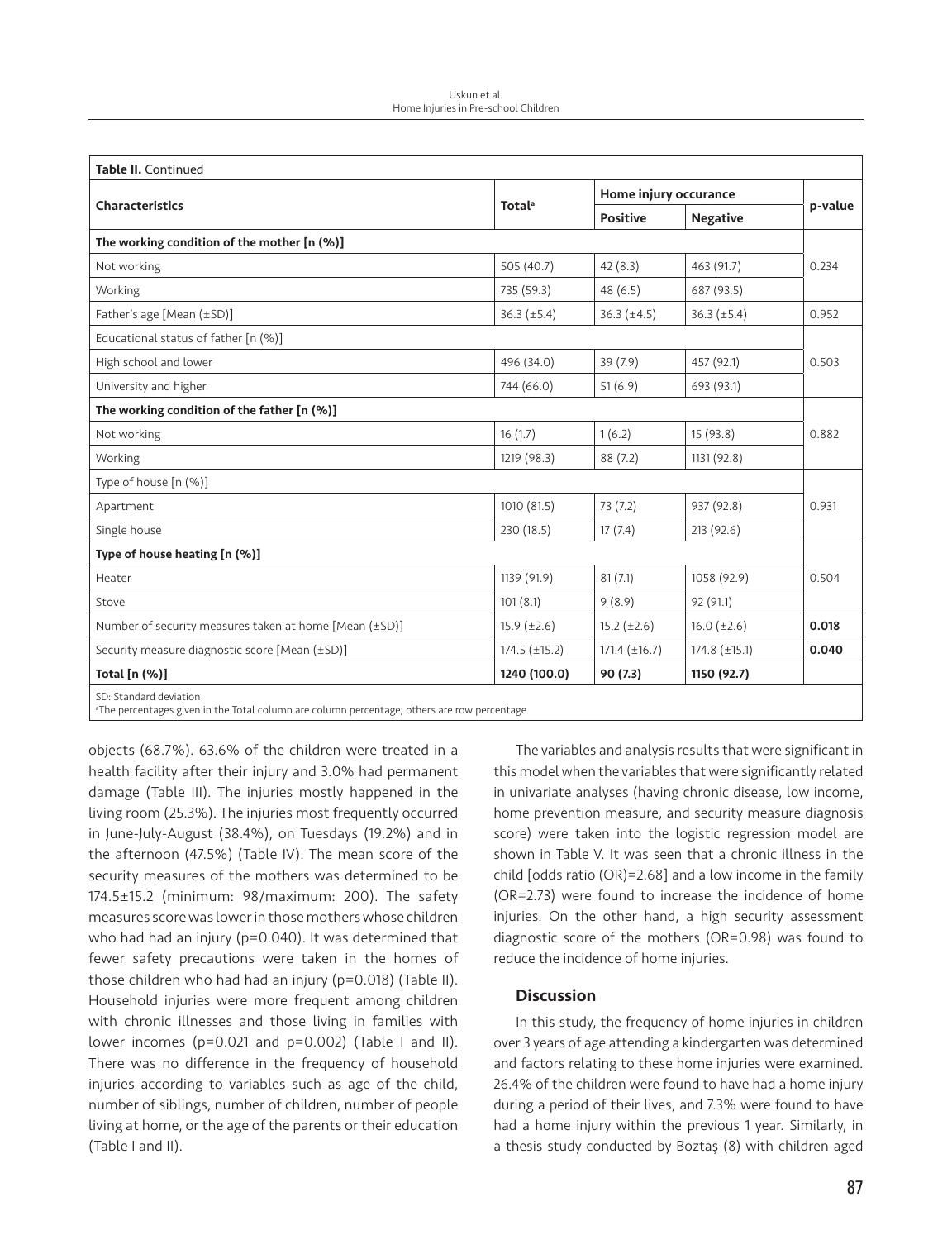between 0-48 months, the incidence of injuries as a result of home injuries during their lives was reported to be 24.5%. In a study conducted in a children's clinic of a university hospital, 30.2% of children in the 0-6 age group were found to have had at least one home injury (9). It is possible that

| Table III. Characteristics of injuries due to home injuries in the<br>last year in the research group |            |  |  |  |
|-------------------------------------------------------------------------------------------------------|------------|--|--|--|
| <b>Characteristics</b>                                                                                | n (%)      |  |  |  |
| Type of injury                                                                                        |            |  |  |  |
| Falling from bed/sofa/furniture/tree                                                                  | 25 (25.3)  |  |  |  |
| Collision with objects                                                                                | 19 (19.2)  |  |  |  |
| Falling due to slipping/falling from the stairs                                                       | 17 (17.2)  |  |  |  |
| Compression, catching, crushing, pressing between<br>objects                                          | 10(10.1)   |  |  |  |
| Contact with hot liquids/household appliances/<br>materials                                           | 8(8.1)     |  |  |  |
| Contact with animals/biting                                                                           | 6(6.0)     |  |  |  |
| Contact with sharp object                                                                             | 5 (5.0)    |  |  |  |
| Other**                                                                                               | 9 (9.1)    |  |  |  |
| Injured region                                                                                        |            |  |  |  |
| Upper and/or lower extremity                                                                          | 53 (53.5)  |  |  |  |
| Head -neck-eye-ear-face                                                                               | 40 (40.5)  |  |  |  |
| Body-thorax-back                                                                                      | 3(3.0)     |  |  |  |
| General (poisoning-drowning)                                                                          | 3(3.0)     |  |  |  |
| Injury-causing object                                                                                 |            |  |  |  |
| Household goods/blunt objects                                                                         | 68 (68.7)  |  |  |  |
| Hot objects (stove, hot water, fire)                                                                  | 7(7.1)     |  |  |  |
| Animals                                                                                               | 6(6.0)     |  |  |  |
| Cutting/drilling tools                                                                                | 6(6.0)     |  |  |  |
| Electric/electric tools                                                                               | 2(2.0)     |  |  |  |
| Other                                                                                                 | 10(10.2)   |  |  |  |
| Intervention in health facility after injury                                                          |            |  |  |  |
| Yes                                                                                                   | 63 (63.6)  |  |  |  |
| No                                                                                                    | 36 (36.4)  |  |  |  |
| <b>Result after the injury</b>                                                                        |            |  |  |  |
| Full recovery                                                                                         | 95 (96.0)  |  |  |  |
| Permanent damage                                                                                      | 3(3.0)     |  |  |  |
| Temporary damage                                                                                      | 1(1.0)     |  |  |  |
| Total                                                                                                 | 99 (100.0) |  |  |  |

\*In the past year, a total of 99 injuries happened including 82 children involved in one injury, 7 children involved in an injury for two times and 1 children for 3 times.

\*\*Contact with electrical devices/electric shock 2 times; ingestion of foreign bodies in to body cavities/skin 3 times foreign body evacuation/threats to breathing 2 times; medicine etc. biological substance poisoning 2 times

some families would not remember an injury after a certain period of time. At the same time, some families might try to conceal some of their home injuries. Considering these facts, it can be thought that the frequency of home injuries in children is higher than reported (10). This is an important public health problem because of the high incidence of home injuries in children and their consequences such as permanent injury or even death. One of the most important

| <b>Table IV.</b> In the research group, space and time characteristics<br>of the home injuries in the last year |            |  |  |
|-----------------------------------------------------------------------------------------------------------------|------------|--|--|
| <b>Characteristics</b>                                                                                          | n (%)      |  |  |
| The place where the injury happened                                                                             |            |  |  |
| Lounge                                                                                                          | 25 (25.4)  |  |  |
| Living room                                                                                                     | 14 (14.1)  |  |  |
| Children room                                                                                                   | 14 (14.1)  |  |  |
| Kitchen                                                                                                         | 14 (14.1)  |  |  |
| Garden                                                                                                          | 8(8.1)     |  |  |
| Master bedroom                                                                                                  | 7(7.1)     |  |  |
| Entree                                                                                                          | 7(7.1)     |  |  |
| Apartment vacancy, stairs, elevator                                                                             | 5(5.0)     |  |  |
| Balcony, roof                                                                                                   | 3(3.0)     |  |  |
| Bathroom                                                                                                        | 1(1.0)     |  |  |
| Toilet                                                                                                          | 1(1.0)     |  |  |
| The month of the injury                                                                                         |            |  |  |
| December-January-February                                                                                       | 19 (19.2)  |  |  |
| March-April-May                                                                                                 | 24 (24.2)  |  |  |
| June-July-August                                                                                                | 38 (38.4)  |  |  |
| September-October-November                                                                                      | 18(18.2)   |  |  |
| The day of the injury                                                                                           |            |  |  |
| Tuesday                                                                                                         | 19 (19.2)  |  |  |
| Monday                                                                                                          | 18 (18.2)  |  |  |
| Friday                                                                                                          | 16(16.2)   |  |  |
| Wednesday                                                                                                       | 15 (15.2)  |  |  |
| Saturday                                                                                                        | 12 (12.1)  |  |  |
| Sunday                                                                                                          | 12(12.1)   |  |  |
| Thursday                                                                                                        | 7(7.0)     |  |  |
| Time period of the injury                                                                                       |            |  |  |
| Afternoon                                                                                                       | 47 (47.5)  |  |  |
| Evening                                                                                                         | 27 (27.3)  |  |  |
| Morning                                                                                                         | 23(23.2)   |  |  |
| Night                                                                                                           | 2(2.0)     |  |  |
| <b>Total</b>                                                                                                    | 99 (100.0) |  |  |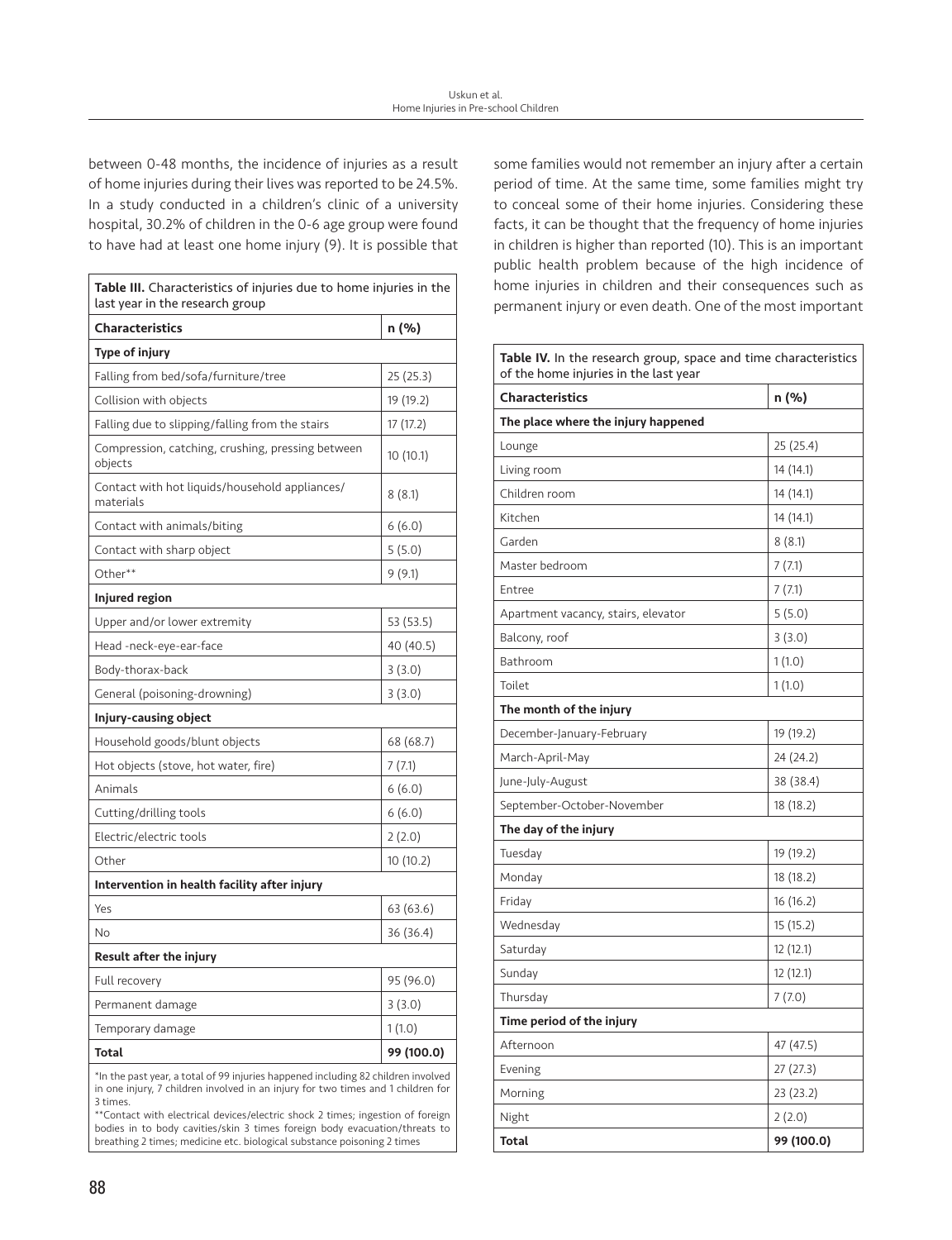| <b>Table V.</b> Logistic Regression Analysis Results |                                    |         |  |  |
|------------------------------------------------------|------------------------------------|---------|--|--|
| Variable *                                           | OR<br>(95% confidence<br>interval) | p-value |  |  |
| Presence of Chronic Disease in<br>Child              | 2.68 (1.30-5.51)                   | 0.007   |  |  |
| Lower income of family                               | 2.73 (1.49-4.99)                   | 0.001   |  |  |
| Security Prevention Diagnostic<br>Score              | $0.98(0.97-0.99)$                  | 0.029   |  |  |
| Hoshmer-Lemeshow Test                                |                                    | 0.672   |  |  |
| OR: Odds ratio (Estimated Relative Risk)             |                                    |         |  |  |

\* In the Logistic regression analysis Backward-LR method; "Number of Security Measures to be taken at Home" is excluded from the model.

reasons for the frequent occurrence of home injuries is that these injuries are unpredictable. Many of these injuries happen in situations where risky behaviour is not foreseen by families (11). Another reason is that children have to live in an environment which was designated for adults (12). Designing children's environments according to the needs of children and taking precautions against injuries will significantly reduce the risk of home injuries.

In this study, it was determined that the two most common home injury types were falling and collision with objects respectively within the previous year. In a thesis study conducted by Gündüz and Aytekin (13), it was found that the most common causes of home injuries were falling (55.0%) and collision with objects (15.2%). In a study by Özmen et al. (14), it was found that falling was the most common type of home injury. This may be due to the fact that this age group is not yet aware of the danger, their muscular coordination has not yet reached a sufficient level, they have increased mobility and there is a lack of supervision by their parents.

In this study, it was determined that the most commonly injured area in children was the upper and/or lower extremity. As the most common home study accident is falling, extremity injuries can be seen more frequently. This result is compatible with other studies in the literature. In a survey conducted by Kılıç et al. (15), it was found that the most frequently injured body areas were hands, arms and fingers (55%), and legs and feet (27%) were second. In a study conducted by Sütoluk et al. (16), it was reported that the most common injury type was the upper extremity injuries.

In this study, it was determined that children had injuries the most frequently in the living room. In most of the studies in the literature, the most common location of accidents at home was identified as the living room (9,13,17).

This can be thought to be due to the fact that families spend most of their time in the living room, and that children use this part of the house as a playground.

In this study, home injuries were found to occur most frequently in summer. It is reported in the literature that injuries related to home injuries occur more frequently in spring and summer (18). This may be due to increased movement of children because of increased air temperatures and associated increased movements.

In this survey, it was found that home injuries most frequently occur on Tuesday. A study by Şahiner et al. (19) found that home injuries are most common on Monday. It is thought that injuries happen more often as a result of the parents being more tired after the first working day of the week and thus supervising their children less.

In this study, it was determined that home injuries were seen more frequently in the afternoon. This may be due to the fact that this part of the day is play-time for children. This result is similar to other studies in the literature. Boztaş's study (8) reported that home injuries occur most frequently between 12.00 and 19.00 hours. In a thesis study conducted by Yıldırım (20), it was found that children aged between 1-4 years had home injuries most frequently in the afternoon.

In this study, it was determined that the presence of a chronic disease in the child in multiple analyses was one of the determinants in the increasing incidence of home injuries. Children with health problems can be considered to have a higher risk of injury because they are more sensitive. Boztaş's study (8) found that children who had health problems experienced twice as many home injuries in a twoweek period when compared to children who did not have any health problems. In this study, it was determined that, in multiple analyses, a lower family income is a determinant in the increase in the frequency of home injuries. In other studies in the literature, it was stated that the children of families with low socio-economic levels have more home injuries (10,21,22). This may be due to the fact that families with low economic levels have poor housing. The priorities of spending may differ due to the inadequate economic situations of these families. As a result, the necessary arrangements may not have been made to prevent injuries at home.

In this study, it was determined that in multivariate analyses, high scores on the safety measures of the mothers were determinants in reducing the incidence of home injuries. In other studies in the literature, it was reported that children who had had home injuries had a lower score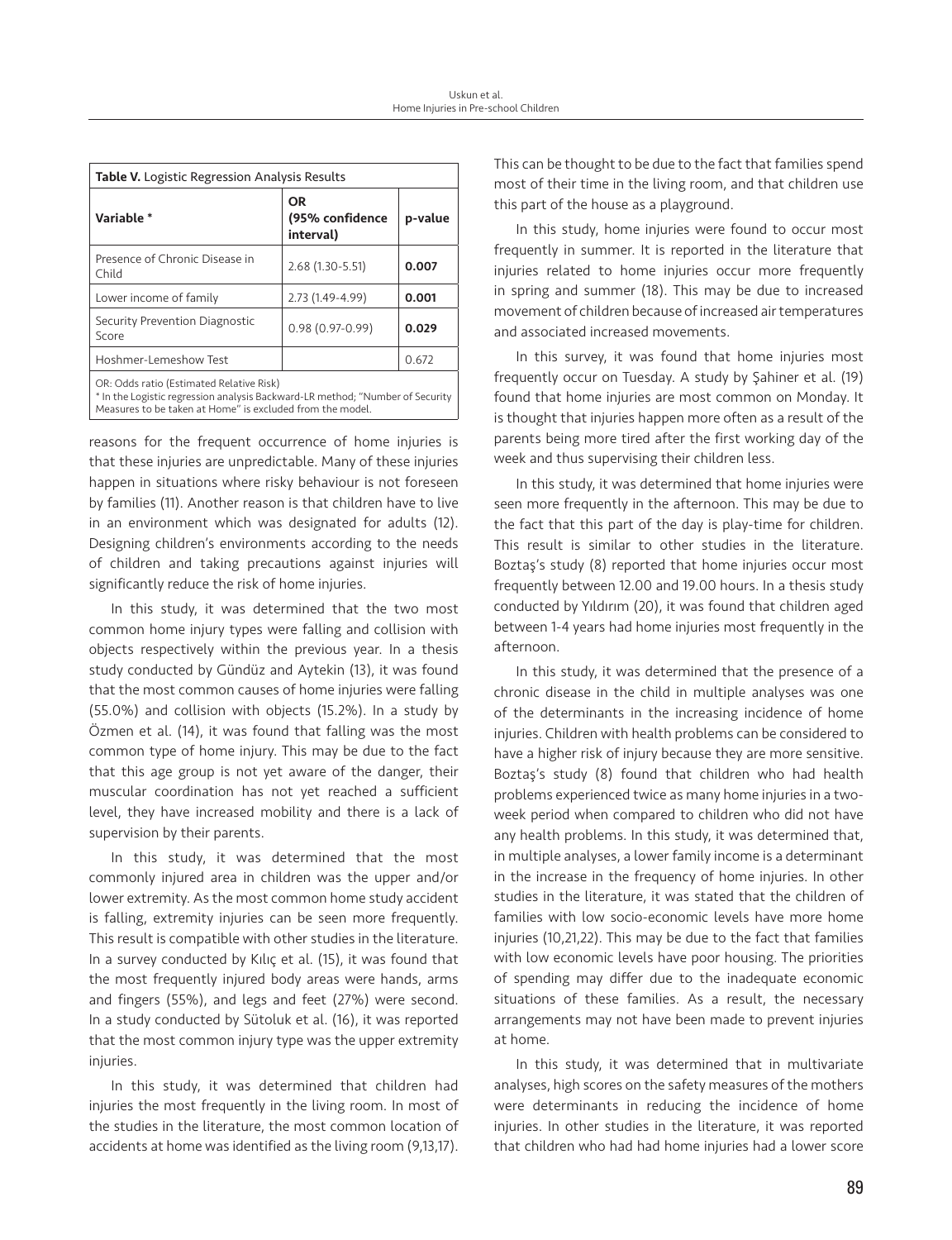in the diagnosis of security measures by their mothers (10,13). This age group of children are not conscious of protecting themselves against injury. For this reason, it is very important for the mothers to create safe environments for their children and to remove any dangerous objects or keep their children away from dangerous situations.

In this study, it was found that although there was not a decisive factor in the multivariate analysis of the lower security measures taken at home by some families, fewer safety measures had been taken in the homes of children who had had a home injury in univariate analyses. An unsafe home environment plays an important role in the occurrence of home injuries. Home injuries are preventable events when injuries are predicted by identifying risk factors at home. A study by Balibey et al. (23) reported a significant positive correlation between the home unsafety score and home injuries per child.

### Study Limitations

In this study, due to the memory factor, it is possible that parents might not have remembered or not fully remember home injuries which had happened to their children. The findings from this study are specific to the city where the study was conducted and differences may be seen with other cities or across the country. This cross-sectional study has limitations. As the cause and the result were evaluated at the same time, it is difficult to say that the factor lead to the result.

# Conclusion

It is important for healthy societies to be protected against risks and for individuals to be in a healthy environment throughout their childhood. Injuries are an important problem which affects all of the people in a society and these preventable events can occur frequently during childhood, having negative health effects by causing physical and psychological problems.

In this study, it was found that one in four children had had a home injury at one time in their lives, the most common home injury type being falling, and the most frequently injured area was the upper and/or lower extremity. It was determined that injuries occurred most commonly in the living room, during the summer months, on Tuesdays and in the afternoon. Those with chronic illnesses, those with lower family income, and those with lower scores on the identification of security measures by their mothers were found to have more frequent domestic injuries.

Children in this age group are very inquisitive. Parental supervision of their children is very important as a means of prevention from possible injuries. It should not be forgotten that home injuries are not a matter of bad luck and they can be avoided if measures are taken. In order to determine the precautions to be taken, parents should make observations in the house and in the garden by going down to the eye level of the child. As a result, possible hazards can be determined and eliminated. Children should be informed about the conditions they should be careful about and the actions that should not be done, and they should be informed about the results of their negative behaviour. Particularly, awareness studies should be carried out for mothers and other child carers regarding home injuries.

### Ethics

**Ethics Committee Approval: Required permissions for** the study was obtained from the Ethics Committee of the Süleyman Demirel University Faculty of Medicine (Decision no: 200).

Informed Consent: Informed consent was obtained from the participants.

Peer-review: Internally peer-reviewed.

#### Authorship Contributions

Design: E.U., S.Y., M.V.Y., A.Ç., Y.T., Data Collection or Processing: E.U., S.Y., M.V.Y., A.Ç., Y.T., Analysis or Interpretation: E.U., S.Y., M.V.Y., A.Ç., Y.T., Writing: E.U., S.Y., M.V.Y., A.Ç., Y.T.

Conflict of Interest: The authors declared no conflict of interest.

**Financial Disclosure:** The authors declared that this study received no financial support.

# References

- 1. Özcebe H. Kazalar ve İlk Yardım. İçinde: Güler Ç, Akın L (ed). Ankara, Halk Sağlığı Temel Bilgiler Hacettepe Üniversitesi Yayınları, 2006.
- 2. World Health Organization [WHO]. (2005). Preventing Children Accidents and Improving Home Safety In The European Region. Identifying Means To Make Dwellings Safer. Report of a WHO expert meeting, Bonn May 30-31 2005. Retrieved 05/01/2021, from http://www.euro.who.int/\_\_data/assets/ pdf file/0008/98666/Bonn accident rep.pdf
- 3. Bertan M, Çakır B. Halk Sağlığı Yönünden Kazalar. İçinde: Bertan M, Güler Ç (ed). Halk Sağlığı Temel Bilgiler Kitabı. Ankara, Güneş Kitabevi Yayınları, 1997.
- 4. Erkal S, Şafak Ş. Tuzluçayır Sağlık Ocağı Bölgesinde Yaşayan Ailelerde Ev Kazası Görülme Durumu ve Konutların Ev Kazası Riski Açısından İncelenmesi. Sağlık ve Toplum 2003; 96-100.